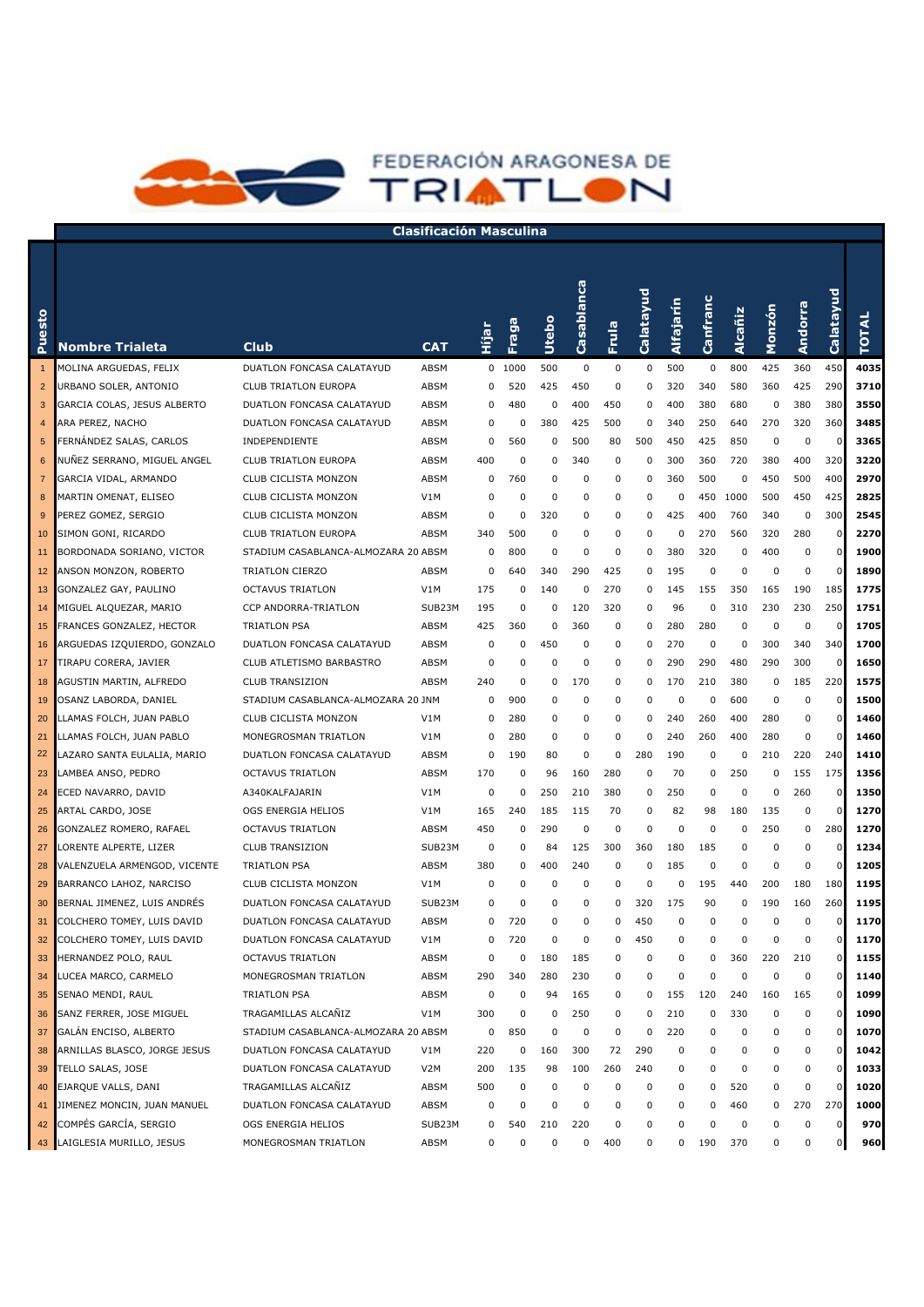

| Puesto | <b>Nombre Trialeta</b>                                 | Club                                  | CAT              | Hijar | Fraga    | Utebo    | Casablanca | Frula    | Calatayud | Alfajarín   | Canfranc | Alcañiz | Monzón   | Andorra  | Calatayud      | <b>TOTAL</b> |
|--------|--------------------------------------------------------|---------------------------------------|------------------|-------|----------|----------|------------|----------|-----------|-------------|----------|---------|----------|----------|----------------|--------------|
| 44     | NAVARRO ALONSO, DAVID                                  | STADIUM CASABLANCA-ALMOZARA 20 ABSM   |                  | 0     | 0        | 0        | 0          | 0        | 0         | 260         | 240      | 0       | 0        | 250      | 210            | 960          |
| 45     | ORODEA RODRIGUEZ, ARTURO                               | CLUB DEPORTIVO HUESCA                 | V1M              | 0     | 0        | 0        | 0          | 0        | 0         | 230         | 220      | 0       | 260      | 0        | 230            | 940          |
| 46     | SANZ FERRER, FELIX                                     | A340KALFAJARIN                        | V1M              | 0     | 0        | 0        | 0          | 0        | 0         | 150         | 0        | 390     | 0        | 170      | 195            | 905          |
| 47     | BARROSO PRIETO, SUMNIFREDO                             | STADIUM CASABLANCA-ALMOZARA 20 ABSM   |                  | 0     | $\Omega$ | 0        | 0          | 0        | 0         | $\mathbf 0$ | 0        | 900     | 0        | $\Omega$ | $\mathbf 0$    | 900          |
| 48     | UCLES SENA, ISMAEL                                     | CLUB CICLISTA MONZON                  | V1M              | 0     | 0        | 0        | 0          | 0        | 0         | 125         | 165      | 260     | 170      | 0        | 165            | 885          |
| 49     | AYALA ORTIZ DE SOLORZANO, IGNACIC CLUB TRIATLON EUROPA |                                       | ABSM             | 140   | 140      | 0        | 90         | 230      | 0         | 120         | 160      | 0       | 0        | $\Omega$ | 0              | 880          |
| 50     | DEL CASTILLO MIR, PABLO                                | CLUB TRIATLON EUROPA                  | ABSM             | 0     | 680      | 0        | 0          | 0        | 0         | 0           | 0        | 0       | 0        | 195      | $\mathbf 0$    | 875          |
| 51     | SOLANAS SANCHEZ, SAMUEL                                | A340KALFAJARIN                        | V1M              | 0     | $\Omega$ | 0        | 0          | 0        | 0         | 0           | 0        | 320     | 175      | 175      | 200            | 870          |
| 52     | GONZALEZ CARRILLO, JONNY                               | CCP ANDORRA-TRIATLON                  | ABSM             | 185   | $\Omega$ | $\Omega$ | 0          | 0        | 0         | 0           | 180      | 290     | 0        | 200      | $\mathbf 0$    | 855          |
| 53     | TORRES PINIES, JOSE ANTONIO                            | CLUB ATLETISMO BARBASTRO              | V1M              | 0     | 130      | 72       | 0          | 0        | 0         | 78          | 140      | 230     | 180      | $\Omega$ | $\mathbf 0$    | 830          |
| 54     | ARA PEREZ, ALBERTO                                     | DUATLON FONCASA CALATAYUD             | ABSM             | 0     | $\Omega$ | $\Omega$ | 110        | 0        | 0         | 160         | 175      | 0       | 195      | 0        | 190            | 830          |
| 55     | FERNANDEZ DE EPALZA, ALVARO                            | STADIUM CASABLANCA-ALMOZARA 20 ABSM   |                  | 0     | 290      | 240      | 270        | 0        | 0         | 0           | 0        | 0       | 0        | $\Omega$ | $\mathbf 0$    | 800          |
| 56     | ALCAIRE BALLESTA, PABLO                                | <b>OCTAVUS TRIATLON</b>               | SUB23M           | 0     | 0        | 37       | 58         | 195      | 0         | 0           | 0        | 200     | 150      | 135      | $\mathbf 0$    | 775          |
| 57     | MARTINEZ MARTINEZ, JUAN FCO.                           | TRIATLON UTEBO                        | ABSM             | 360   | 370      | $\Omega$ | 0          | 0        | 0         | 0           | 0        | 0       | 0        | 0        | $\mathbf 0$    | 730          |
| 58     | MARTINEZ MARTINEZ, JUAN FCO.                           | STADIUM CASABLANCA-ALMOZARA 20 ABSM   |                  | 360   | 370      | 0        | 0          | 0        | 0         | 0           | 0        | 0       | 0        | 0        | $\mathbf{0}$   | 730          |
| 59     | ZAPATA CHAVERRA, JOSÉ EDUARDO                          | <b>TRIATLON PSA</b>                   | ABSM             | 0     | 440      | 270      | 0          | 0        | 0         | 0           | 0        | 0       | 0        | 0        | $\mathbf 0$    | 710          |
| 60     | LAINEZ JIMENEZ, ADRIAN                                 | TRIATLON CIERZO                       | ABSM             | 0     | 155      | 49       | 84         | 0        | 270       | 0           | 145      | 0       | 0        | 0        | $\mathbf 0$    | 703          |
| 61     | DÍAZ FERNANDEZ, JESÚS                                  | TRIATLON CIERZO                       | ABSM             | 0     | 0        | 0        | 0          | 0        | 0         | 98          | 110      | 220     | 0        | 130      | 145            | 703          |
| 62     | MARTINEZ ESTEBAN, MIGUEL ANGEL                         | STADIUM CASABLANCA-ALMOZARA 20 V1M    |                  | 0     | $\Omega$ | 27       | 0          | 0        | 0         | 105         | 130      | 185     | 0        | 120      | 135            | 702          |
| 63     | YAGO ESTEVEZ, MANUEL                                   | STADIUM CASABLANCA-ALMOZARA 20 ABSM   |                  | 280   | 400      | $\Omega$ | 0          | 0        | 0         | 0           | 0        | 0       | $\Omega$ | $\Omega$ | $\mathbf 0$    | 680          |
| 64     | MESEGUER SERRANO, ALFREDO                              | MONEGROSMAN TRIATLON                  | <b>JNM</b>       | 0     | $\Omega$ | $\Omega$ | 0          | 250      | 0         | 0           | 0        | 420     | 0        | 0        | $\mathbf 0$    | 670          |
| 65     | GRACIA TORRES, ADRIAN                                  | OCTAVUS TRIATLON                      | ABSM             | 0     | 0        | 200      | 130        | 340      | 0         | 0           | 0        | 0       | $\Omega$ | 0        | $\mathbf 0$    | 670          |
| 66     | ZAMORA GIL, EDUARDO                                    | C.A.JACA TRIATLON-REST. BIARRITZ ABSM |                  | 210   | 0        | 105      | 145        | 0        | 0         | 0           | 0        | 195     | 0        | 0        | $\mathbf 0$    | 655          |
| 67     | BLANCO ZORRILLA, PABLO                                 | <b>CLUB TRIATLON EUROPA</b>           | ABSM             | 0     | $\Omega$ | 0        | 0          | 0        | 0         | 165         | 200      | 270     | 0        | 0        | $\mathbf 0$    | 635          |
| 68     | ALVAREZ MARTINEZ, LUIS ALBERTO                         | <b>TRIATLON PSA</b>                   | ABSM             | 0     | 0        | 155      | 260        | 0        | 0         | 200         | 0        | 0       | 0        | 0        | $\mathbf 0$    | 615          |
| 69     | FERRANDEZ NAVARRO, FRANCISCO JAV AMIGOS DEL RUNNING    |                                       | V1M              | 155   | 170      | $\Omega$ | 0          | 290      | 0         | 0           | 0        | 0       | 0        | 0        | $\mathbf 0$    | 615          |
| 70     | FERRANDEZ NAVARRO, FRANCISCO JAV MONEGROSMAN TRIATLON  |                                       | V1M              | 155   | 170      | 0        | 0          | 290      | 0         | 0           | 0        | 0       | 0        | 0        | $\mathbf 0$    | 615          |
| 71     | LOPEZ BUENO, TOMAS                                     | DUATLON FONCASA CALATAYUD             | V <sub>2</sub> M | 250   | 0        | 175      | 180        | 0        | 0         | 0           | 0        | 0       | 0        | 0        | $\mathbf 0$    | 605          |
| 72     | VICEN FALCON, JESUS                                    | A340KALFAJARIN                        | V1M              | 0     | 0        | 90       | 98         | 74       | 0         | 0           | 0        | 340     | 0        | 0        | $\mathbf 0$    | 602          |
| 73     | SENTRE DOMINGO, MIGUEL ANGEL                           | TRIATLON CIERZO                       | ABSM             | 0     | 600      | 0        | 0          | 0        | 0         | 0           | 0        | 0       | 0        | 0        | $\mathbf 0$    | 600          |
| 74     | ABADIAS PELEGRIN, AITOR                                | STADIUM CASABLANCA-ALMOZARA 20 ABSM   |                  | 0     | 580      | 0        | 0          | 0        | 0         | 0           | 0        | 0       | 0        | 0        | $\mathbf 0$    | 580          |
| 75     | SEBASTIAN VELA, DANIEL                                 | DUATLON FONCASA CALATAYUD             | ABSM             | 320   | 0        | 260      | 0          | $\Omega$ | $\Omega$  | 0           | 0        | 0       | 0        | 0        | n              | 580          |
| 76     | CALVO MATUTE, ERNESTO                                  | MONEGROSMAN TRIATLON                  | V1M              | 260   | 0        | 300      | 0          | 0        | 0         | 0           | 0        | 0       | 0        | 0        | $\overline{0}$ | 560          |
| 77     | JIMENEZ SCHUHMACHER, EDUARDO                           | STADIUM CASABLANCA-ALMOZARA 20 V1M    |                  | 0     | 330      | 230      | 0          | 0        | 0         | 0           | 0        | 0       | 0        | 0        | 0              | 560          |
| 78     | ARNAUDAS BARTIBAS, RAFAEL                              | <b>OCTAVUS TRIATLON</b>               | V1M              | 0     | 0        | 88       | 190        | 0        | 0         | 0           | 0        | 280     | 0        | 0        | 0              | 558          |
| 79     | FOZ MOLINS, LUIS ANGEL                                 | STADIUM CASABLANCA-ALMOZARA 20 V1M    |                  | 190   | 0        | 0        | 0          | 360      | 0         | 0           | 0        | 0       | 0        | 0        | 0              | 550          |
| 80     | SERRANO CASTELLOR, JAVIER                              | CLUB CICLISTA MONZON                  | ABSM             | 230   | 320      | 0        | 0          | 0        | 0         | 0           | 0        | 0       | 0        | 0        | 0              | 550          |
| 81     | ROMERO FUERTES, ALBERTO                                | INDEPENDIENTE                         | ABSM             | 270   | 0        | 0        | 280        | 0        | 0         | 0           | 0        | 0       | 0        | 0        | 0              | 550          |
| 82     | ROMERO FUERTES, ALBERTO                                | IVECO-FANDOS TURIA EXTREME            | ABSM             | 270   | 0        | 0        | 280        | 0        | 0         | 0           | 0        | 0       | 0        | 0        | 0              | 550          |
| 83     | SERRANO CASTELLOR, JAVIER                              | CLUB CICLISTA MONZON                  | V1M              | 230   | 320      | 0        | 0          | 0        | 0         | 0           | 0        | 0       | 0        | 0        | 0              | 550          |
| 84     | CARRASCO GIL, VICTOR                                   | STADIUM CASABLANCA-ALMOZARA 20 ABSM   |                  | 0     | 0        | 0        | 0          | 0        | 0         | 0           | 0        | 540     | 0        | 0        | 0              | 540          |
| 85     | BARRIL PLOU, ALBERTO                                   | TRIATLON PSA                          | ABSM             | 0     | 310      | 220      | 0          | 0        | 0         | 0           | 0        | 0       | 0        | 0        | 0              | 530          |
|        | 86 TEJEDOR NAVARRO, JULIAN                             | TRIATLON CIERZO                       | ABSM             | 0     | 260      | 190      | 0          | 78       | 0         | 0           | 0        | 0       | 0        | 0        | 0              | 528          |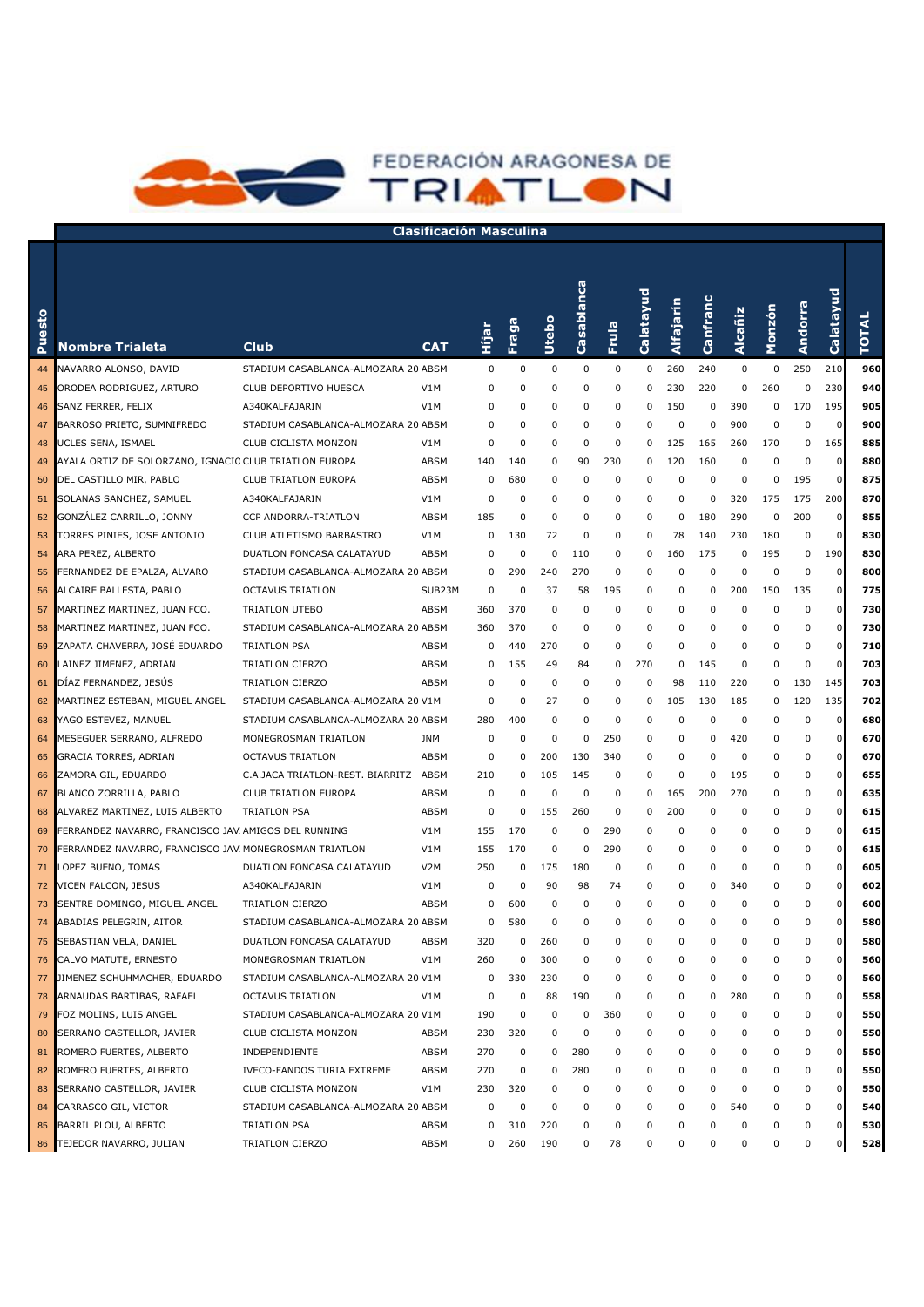

| Puesto           | <b>Nombre Trialeta</b>             | Club                                  | CAT              | Нijаr       | Fraga    | Utebo       | Casablanca  | Frula       | Calatayud   | Alfajarín | Canfranc | Alcañiz     | Monzón      | Andorra  | Calatayud   | <b>TOTAL</b> |
|------------------|------------------------------------|---------------------------------------|------------------|-------------|----------|-------------|-------------|-------------|-------------|-----------|----------|-------------|-------------|----------|-------------|--------------|
| 87               | GIMENO AZNAR, ÁLVARO               | CLUB TRIATLON EUROPA                  | ABSM             | 0           | 125      | 31          | 86          | 0           | 200         | 76        | 0        | $\mathbf 0$ | 0           | 0        | $\mathbf 0$ | 518          |
| 88               | NAVARRO AGUDO, VICTOR              | DUATLON FONCASA CALATAYUD             | V1M              | 0           | 0        | 125         | 0           | 0           | 380         | 0         | 0        | 0           | 0           | 0        | $\Omega$    | 505          |
| 89               | ZORRILLA MEDRANO, FERNANDO         | STADIUM CASABLANCA-ALMOZARA 20 ABSM   |                  | 0           | $\Omega$ | $\mathbf 0$ | 0           | 0           | 0           | 0         | 0        | 0           | 0           | 0        | 500         | 500          |
| 90               | FERNÁNDEZ AÑÓN, FERNANDO           | <b>CLUB TRANSIZION</b>                | ABSM             | 0           | $\Omega$ | 0           | 0           | 0           | 0           | 0         | 0        | 500         | $\mathbf 0$ | $\Omega$ | $\mathbf 0$ | 500          |
| 91               | CORED PENILLA, RAFAEL              | MONEGROSMAN TRIATLON                  | V3M              | 66          | 54       | 0           | 39          | 120         | 0           | 52        | 80       | 0           | 0           | 88       | $\mathbf 0$ | 499          |
| 92               | PINILLA MARIN, JOSE LUIS           | DUATLON FONCASA CALATAYUD             | ABSM             | 0           | 0        | 0           | 0           | 0           | 0           | 88        | 96       | 0           | 145         | 0        | 140         | 469          |
| 93               | ROMEO, LUIS M                      | <b>OCTAVUS TRIATLON</b>               | V1M              | 0           | 0        | 0           | 0           | 0           | 0           | 94        | 115      | 140         | 0           | 115      | $\mathbf 0$ | 464          |
| 94               | MAGALLON MARTINEZ, JAVIER          | STADIUM CASABLANCA-ALMOZARA 20 CDM    |                  | 0           | 460      | 0           | 0           | 0           | 0           | 0         | 0        | 0           | $\mathbf 0$ | 0        | $\mathbf 0$ | 460          |
| 95               | MARTINEZ ZABAL, SERGIO             | CLUB TRIATLON EUROPA                  | ABSM             | 0           | 0        | 0           | 94          | 0           | 340         | 0         | 0        | 0           | $\mathbf 0$ | 0        | $\mathbf 0$ | 434          |
| 96               | FECED SAN JOSE, SERGIO             | <b>OCTAVUS TRIATLON</b>               | V1M              | 84          | 0        | 36          | 0           | 140         | 0           | 72        | 0        | 0           | 0           | 98       | $\mathbf 0$ | 430          |
| 97               | CEAMANOS CARO, JAVIER              | DUATLON FONCASA CALATAYUD             | V1M              | 0           | 0        | 0           | 0           | 0           | 425         | 0         | 0        | 0           | $\mathbf 0$ | 0        | $\mathbf 0$ | 425          |
| 98               | CHAVARRÍAS IZQUIERDO, JONATAN      | <b>CLUB TRIATLON EUROPA</b>           | SUB23M           | 0           | 420      | 0           | $\mathbf 0$ | 0           | $\mathbf 0$ | 0         | 0        | 0           | $\Omega$    | 0        | $\mathbf 0$ | 420          |
| 99               | QUEVEDO DURAN, DIEGO               | DUATLON FONCASA CALATAYUD             | ABSM             | 0           | 98       | 74          | 0           | 0           | 230         | 0         | 0        | 0           | $\Omega$    | 0        | $\mathbf 0$ | 402          |
| 100              | QUERO DEFÉS, JUAN JOSÉ             | <b>IVECO-FANDOS TURIA EXTREME</b>     | ABSM             | 0           | 0        | $\mathbf 0$ | 0           | 0           | 400         | 0         | 0        | 0           | $\Omega$    | 0        | $\mathbf 0$ | 400          |
| 101              | NASARRE DE LETOSA, TOMAS           | <b>OCTAVUS TRIATLON</b>               | V <sub>2</sub> M | $\Omega$    | 0        | 0           | 42          | 185         | 0           | 84        | 86       | 0           | 0           | 0        | $\mathbf 0$ | 397          |
| 102 <sub>2</sub> | CANO BERGILLOS, RUBÉN              | <b>OCTAVUS TRIATLON</b>               | ABSM             | 125         | 0        | 62          | 0           | 210         | 0           | 0         | 0        | 0           | 0           | 0        | $\mathbf 0$ | 397          |
|                  | 103 ALQUEZAR CARABIAS, JOSE MANUEL | CCP ANDORRA-TRIATLÓN                  | V1M              | 94          | 0        | $\mathbf 0$ | 80          | 0           | 0           | 92        | 0        | 130         | 0           | 0        | $\mathbf 0$ | 396          |
|                  | 104 BLASCO PEREZ, RAUL             | <b>OCTAVUS TRIATLON</b>               | V1M              | 0           | 0        | 0           | 0           | 0           | 0           | 130       | 135      | 0           | $\mathbf 0$ | 0        | 130         | 395          |
|                  | 105 FERRER VIRGÓS, ISRAEL          | STADIUM CASABLANCA-ALMOZARA 20 ABSM   |                  | 0           | 390      | $\mathbf 0$ | $\mathbf 0$ | 0           | 0           | 0         | 0        | 0           | $\mathbf 0$ | 0        | $\mathbf 0$ | 390          |
|                  | 106 MORENO LLANA, JESUS            | C.A.JACA TRIATLON-REST. BIARRITZ ABSM |                  | 0           | 230      | 0           | 150         | 0           | 0           | 0         | 0        | 0           | 0           | 0        | $\mathbf 0$ | 380          |
|                  | 107 BELTRAN GOMEZ, BORJA           | OGS ENERGIA HELIOS                    | <b>JNM</b>       | 0           | 380      | $\mathbf 0$ | $\mathbf 0$ | 0           | 0           | 0         | 0        | 0           | 0           | 0        | $\mathbf 0$ | 380          |
|                  | 108 MARTINEZ MARTINEZ, JUAN        | STADIUM CASABLANCA-ALMOZARA 20 ABSM   |                  | 0           | 0        | $\mathbf 0$ | 380         | 0           | 0           | 0         | 0        | 0           | $\mathbf 0$ | 0        | $\mathbf 0$ | 380          |
|                  | 109 GARCÍA NUVIALA, SAMUEL         | <b>TRIATLON PSA</b>                   | ABSM             | 135         | 0        | 130         | 105         | $\mathbf 0$ | 0           | 0         | 0        | 0           | $\mathbf 0$ | 0        | $\mathbf 0$ | 370          |
|                  | 110 SASETA, RAUL                   | STADIUM CASABLANCA-ALMOZARA 20 ABSM   |                  | 0           | 0        | 360         | $\mathbf 0$ | $\mathbf 0$ | 0           | 0         | 0        | 0           | $\mathbf 0$ | 0        | $\mathbf 0$ | 360          |
|                  | 111 LIZAMA MARTINEZ, FCO JAVIER    | A340KALFAJARIN                        | V1M              | 92          | 0        | 32          | 0           | 155         | 0           | 80        | 0        | 0           | $\Omega$    | 0        | $\mathbf 0$ | 359          |
|                  | 112 CASTILLO GARGALLO, ISMAEL      | TRIATLON CIERZO                       | ABSM             | $\mathbf 0$ | 350      | $\mathbf 0$ | $\mathbf 0$ | $\mathbf 0$ | 0           | 0         | 0        | 0           | $\Omega$    | 0        | $\mathbf 0$ | 350          |
|                  | 113 CARO GARCÍA, JOSE LUIS         | DUATLON FONCASA CALATAYUD             | V <sub>2</sub> M | 96          | 0        | 60          | 0           | 190         | 0           | 0         | 0        | 0           | $\Omega$    | $\Omega$ | $\mathbf 0$ | 346          |
|                  | 114 BLAS GALVEZ, DAVID             | DUATLON FONCASA CALATAYUD             | ABSM             | 0           | 0        | 0           | 0           | 0           | 195         | 0         | 0        | 0           | $\mathbf 0$ | 0        | 150         | 345          |
|                  | 115 MATOSAS MOLES, JOSE LUIS       | TRAGAMILLAS ALCANIZ                   | V1M              | 88          | 0        | 0           | 0           | 0           | 0           | 0         | 0        | 155         | $\mathbf 0$ | 94       | $\mathbf 0$ | 337          |
|                  | 116 VERA PALACIN, DANIEL           | DUATLON FONCASA CALATAYUD             | ABSM             | 0           | 0        | 92          | 0           | 0           | 0           | 90        | 0        | 0           | 0           | 150      | $\mathbf 0$ | 332          |
|                  | 117 GRACIA VITORIA, JAIME          | OGS ENERGIA HELIOS                    | ABSM             | 0           | 0        | 82          | 0           | 0           | 250         | 0         | 0        | 0           | $\mathbf 0$ | $\Omega$ | $\mathbf 0$ | 332          |
|                  | 118 IBEAS PEREZ, JULIO             | TRIATLON ATLETI                       | V <sub>2</sub> M | 0           | 56       | $\mathbf 0$ | 0           | 0           | 0           | 48        | 0        | 120         | $\Omega$    | 0        | 105         | 329          |
|                  | 119 OLALLA MORENO, ALFONSO         | TRIATLON CIERZO                       | ABSM             | 0           | 0        | 15          | 68          | 175         | 0           | 66        | 0        | 0           | 0           | 0        | $\mathbf 0$ | 324          |
|                  | 120 DOLADER CORTES, JOSE ANTONIO   | <b>CLUB TRIATLON CASPE</b>            | ABSM             | 0           | 175      | 145         | 0           | 0           | 0           | 0         | 0        | 0           | $\Omega$    | 0        | $\mathbf 0$ | 320          |
|                  | 121 AGUERRI TREGON, RAUL           | CLUB TRIATLON EUROPA                  | ABSM             | 0           | 200      | 120         | 0           | 0           | 0           | 0         | 0        | 0           | 0           | 0        | 0           | 320          |
|                  | 122 LAPLAZA SORIA, JULIO           | TRIATLON CIERZO                       | V1M              | 0           | 0        | 0           | 320         | 0           | 0           | 0         | 0        | 0           | 0           | 0        | 0           | 320          |
|                  | 123 SANCHEZ BARBE, MIGUEL          | <b>OCTAVUS TRIATLON</b>               | ABSM             | 0           | 0        | 78          | 0           | 240         | 0           | 0         | 0        | 0           | 0           | 0        | 0           | 318          |
|                  | 124 LOBERA VIÑAU, RAFAEL           | TRIATLON CIERZO                       | V1M              | 0           | 0        | 0           | 0           | 0           | 0           | 0         | 0        | 0           | 110         | 92       | 115         | 317          |
|                  | 125 BORREGUERO BRAVO, ANGEL CARLOS | <b>OCTAVUS TRIATLON</b>               | V1M              | 0           | 0        | 5           | 47          | 110         | 0           | 49        | 0        | 0           | 105         | 0        | $\mathbf 0$ | 316          |
|                  | 126 GRAU SERRANO, ALEJANDRO        | STADIUM CASABLANCA-ALMOZARA 20 ABSM   |                  | 0           | 70       | 0           | 175         | 68          | 0           | 0         | 0        | 0           | 0           | 0        | 0           | 313          |
|                  | 127 ALBERO GAVIN, RUBÉN            | TRIATLON CIERZO                       | SUB23M           | 0           | 0        | 0           | 0           | 180         | 0           | 0         | 125      | 0           | 0           | 0        | 0           | 305          |
|                  | 128 JIMENEZ JIMENEZ, ALBERTO       | C.A.JACA TRIATLON-REST. BIARRITZ ABSM |                  | 0           | 58       | 0           | 44          | 125         | 0           | 0         | 76       | 0           | 0           | 0        |             | 303          |
|                  | 129 DE MIGUEL GIMENEZ, CARLOS      | DUATLON FONCASA CALATAYUD             | ABSM             | 0           | 0        | 0           | 0           | 0           | 300         | 0         | 0        | 0           | 0           | 0        | 0           | 300          |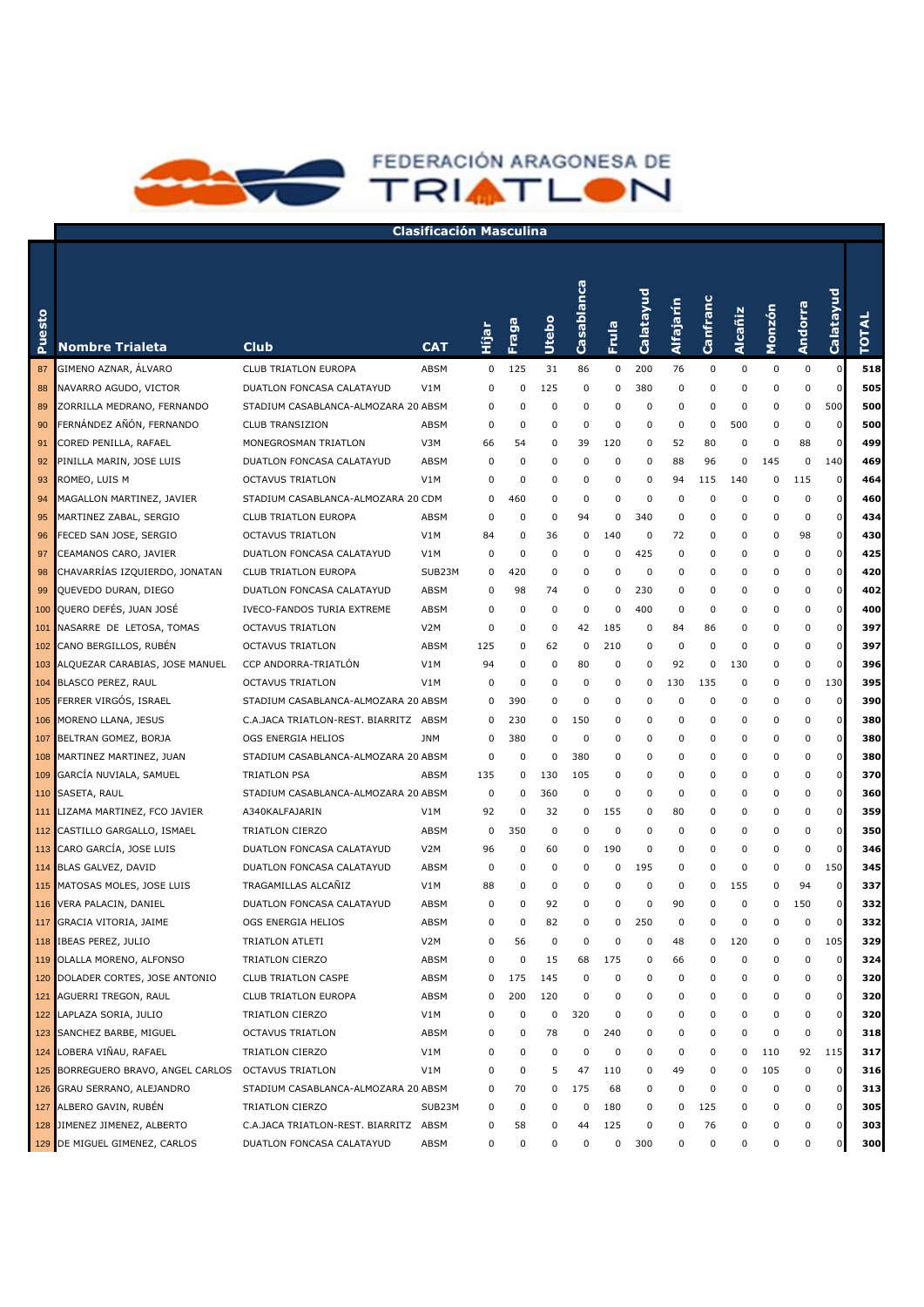

| esto<br>Ž | <b>Nombre Trialeta</b>                                  | <b>Club</b>                                           | <b>CAT</b>         | ie<br>EiH | Fraga      | Utebo       | Casablanca  | Frula       | Calatayud   | Alfajarín | Canfranc   | Alcañiz   | Monzón           | Andorra   | Calatayud                  | <b>TOTAL</b> |
|-----------|---------------------------------------------------------|-------------------------------------------------------|--------------------|-----------|------------|-------------|-------------|-------------|-------------|-----------|------------|-----------|------------------|-----------|----------------------------|--------------|
| 130       | LATORRE GIL, SERGIO                                     | STADIUM CASABLANCA-ALMOZARA 20 CDM                    |                    | 0         | 0          | 0           | 0           | 0           | 0           | 0         | 300        | $\pmb{0}$ | 0                | $\pmb{0}$ | $\mathbf 0$                | 300          |
| 131       | LATORRE MARTÍNEZ, JORGE                                 | STADIUM CASABLANCA-ALMOZARA 20 SUB23M                 |                    | 0         | 300        | 0           | 0           | 0           | 0           | 0         | 0          | 0         | $\mathbf 0$      | 0         | $\mathbf 0$                | 300          |
| 132       | ALADREN MARCO, ARMANDO                                  | <b>OCTAVUS TRIATLON</b>                               | ABSM               | 0         | $\Omega$   | 0           | 0           | 0           | 0           | 0         | 0          | 300       | 0                | 0         | $\mathbf 0$                | 300          |
| 133       | VAL REUFAST, DAVID                                      | TRIATLON CIERZO                                       | ABSM               | 180       | $\Omega$   | 115         | 0           | 0           | 0           | 0         | 0          | 0         | $\mathbf 0$      | $\Omega$  | $\mathbf 0$                | 295          |
| 134       | SIMON GONI, DANIEL                                      | CLUB TRIATLON EUROPA                                  | ABSM               | 150       | 0          | 0           | 0           | 0           | 0           | 0         | 0          | 0         | 0                | 140       | $\mathbf 0$                | 290          |
| 135       | RUIZ SEDANO, ROBERTO                                    | CCP ANDORRA-TRIATLON                                  | ABSM               | 0         | 0          | 0           | 0           | 0           | 0           | 0         | 0          | 0         | 0                | 290       | $\mathbf 0$                | 290          |
| 136       | SAGANTA LAVILLA, JULIO                                  | CORRECAMINOS ALFINDEN                                 | V1M                | 0         | 0          | 58          | 96          | 0           | 0           | 135       | 0          | 0         | $\mathbf 0$      | 0         | $\Omega$                   | 289          |
| 137       | MARTÍN GIMÉNEZ, JAIME<br>138 MARTÍN GIMÉNEZ, JAIME      | STADIUM CASABLANCA-ALMOZARA 20 CDM<br>TRIATLON CIERZO | ABSM               | 0<br>0    | 110<br>110 | 0<br>0      | 0<br>0      | 0<br>0      | 0<br>0      | 0<br>0    | 170<br>170 | 0<br>0    | 0<br>$\mathbf 0$ | 0<br>0    | $\mathbf 0$<br>$\mathbf 0$ | 280<br>280   |
|           | 139 NASARRE DE LETOSA, TOMAS                            | <b>OCTAVUS TRIATLON</b>                               | V <sub>2</sub> M   | 0         | 0          | 0           | 0           | 0           | 0           | 0         | 0          | 175       | 100              | 0         | $\mathbf 0$                | 275          |
|           | 140 SANCHO CASTILLO, VICTOR                             | CLUB TRIATLON EUROPA                                  | V <sub>2</sub> M   | 58        | 60         | 0           | $\mathbf 0$ | 86          | 0           | 0         | 68         | 0         | $\mathbf 0$      | 0         | $\mathbf 0$                | 272          |
|           | 141 CATALÁN REMACHA, EDUARDO JESUS                      | TRIATLON CIERZO                                       | ABSM               | 0         | 270        | 0           | $\mathbf 0$ | 0           | 0           | 0         | 0          | 0         | $\mathbf 0$      | $\Omega$  | $\mathbf 0$                | 270          |
|           | 142 FERRER DESTRE, ADRIAN                               | <b>CLUB TRIATLON EUROPA</b>                           | ABSM               | 0         | 0          | 40          | 78          | 150         | 0           | 0         | 0          | 0         | $\mathbf 0$      | $\Omega$  | $\mathbf 0$                | 268          |
|           | 143 JIMENEZ VIDAL, JORGE                                | CLUB CICLISTA MONZON                                  | ABSM               | 0         | $\Omega$   | 0           | $\mathbf 0$ | 0           | $\mathbf 0$ | 0         | 0          | 0         | 140              | 125       | $\mathbf 0$                | 265          |
|           | 144 AYALA ORTIZ DE SOLORZANO, IG                        | <b>CLUB TRIATLON EUROPA</b>                           | ABSM               | 0         | 0          | 0           | 0           | 0           | 260         | 0         | 0          | 0         | $\mathbf 0$      | $\Omega$  | $\mathbf 0$                | 260          |
|           | 145 GRACIA CARRERA, JORGE                               | STADIUM CASABLANCA-ALMOZARA 20 ABSM                   |                    | 0         | $\Omega$   | 4           | 0           | 0           | 0           | 0         | 92         | 160       | 0                | $\Omega$  | $\mathbf 0$                | 256          |
|           | 146 FUNES LUNA, JOSE MIGUEL                             | A340KALFAJARIN                                        | V1M                | 0         | 0          | 21          | 0           | 160         | 0           | 74        | 0          | 0         | 0                | $\Omega$  | $\mathbf 0$                | 255          |
|           | 147 BLASCO MARTIN, GONZALO                              | CCP ANDORRA-TRIATLON                                  | V1M                | 110       | $\Omega$   | 0           | 0           | 0           | 0           | 0         | 0          | 0         | 0                | 145       | $\mathbf 0$                | 255          |
|           | 148 BLASCO MARTIN, GONZALO                              | CCP ANDORRA-TRIATLÓN                                  | ABSM               | 110       | 0          | 0           | 0           | 0           | 0           | 0         | 0          | 0         | 0                | 145       | $\mathbf 0$                | 255          |
| 149       | TORRONTERAS CALVO, RUBEN                                | INDEPENDIENTE                                         | ABSM               | 0         | 250        | 0           | 0           | 0           | 0           | 0         | 0          | 0         | 0                | 0         | $\mathbf 0$                | 250          |
| 150       | GALAY FRANCO, DIEGO                                     | STADIUM VENECIA                                       | V1M                | 115       | 0          | 45          | 88          | 0           | 0           | 0         | 0          | 0         | 0                | 0         | $\mathbf 0$                | 248          |
| 151       | PEREZ BERNAL, FERNANDO                                  | <b>OCTAVUS TRIATLON</b>                               | ABSM               | 82        | 0          | 165         | 0           | 0           | 0           | 0         | 0          | 0         | 0                | 0         | 0                          | 247          |
| 152       | EJARQUE VALLS, DANIEL                                   | TRAGAMILLAS ALCAÑIZ                                   | ABSM               | 0         | 0          | $\mathbf 0$ | 0           | 0           | 0           | 0         | 0          | 0         | $\mathbf 0$      | 240       | $\mathbf 0$                | 240          |
| 153       | BLANCO ZORILLA, PABLO                                   | CLUB TRIATLON EUROPA                                  | ABSM               | 0         | 0          | $\mathbf 0$ | 0           | 0           | 0           | 0         | 0          | 0         | 240              | 0         | $\mathbf 0$                | 240          |
| 154       | EDERRA NUÑEZ, OSCAR                                     | INDEPENDIENTE                                         | <b>CDM</b>         | 0         | 0          | $\mathbf 0$ | $\mathbf 0$ | 0           | 0           | 0         | 230        | 0         | 0                | 0         | $\mathbf 0$                | 230          |
| 155       | GARCIA RODRIGUEZ, JUAN MANUEL                           | <b>TRIATLON PSA</b>                                   | V1M                | 0         | 0          | 110         | 72          | $\mathbf 0$ | 0           | 46        | 0          | 0         | 0                | 0         | $\mathbf 0$                | 228          |
| 156       | ALBERO SERAL, MIGUEL                                    | <b>TRIATLON PSA</b>                                   | ABSM               | 0         | 0          | 86          | 0           | 0           | 0           | 140       | 0          | 0         | 0                | 0         | $\Omega$                   | 226          |
| 157       | GARCIA LOZANO, FRANCISCO JAVIER                         | DUATLON FONCASA CALATAYUD                             | <b>JNM</b>         | 0         | 0          | 0           | 0           | 0           | 0           | 68        | 0          | 0         | 0                | 0         | 155                        | 223          |
| 158       | GARCIA LOZANO, FRANCISCO JAVIER                         | DUATLON FONCASA CALATAYUD                             | <b>CDM</b>         | 0         | 0          | 0           | 0           | 0           | 0           | 68        | 0          | 0         | $\mathbf 0$      | 0         | 155                        | 223          |
|           | 159 GIL CUARTERO, ROBERTO                               | TRIATLON CIERZO                                       | V1M                | 0         | 0          | 0           | 0           | 0           | 0           | 0         | 0          | 0         | 0                | 96        | 125                        | 221          |
|           | 160 BALLARÍN GÓMEZ, ALFONSO                             | DUATLON FONCASA CALATAYUD                             | V1M                | 0         | 0          | 0           | 0           | 0           | 220         | 0         | 0          | 0         | $\mathbf 0$      | $\Omega$  | $\mathbf 0$                | 220          |
|           | 161 HERNANDO GARCÍA, JOSE LUIS                          | E.M. EL OLIVAR                                        | V1M                | 0         | 76         | 24          | $\mathbf 0$ | 0           | 0           | 0         | 0          | 0         | $\mathbf 0$      | 0         | 120                        | 220          |
|           | 162 JIMENEZ BLANCO, DAVID                               | TRIATLON CIERZO                                       | ABSM               |           | 220        |             |             |             |             |           |            |           |                  |           |                            | 220          |
|           | 163 GASCON LOPEZ, ALEJANDRO                             | TRIATLON CIERZO                                       | ABSM               | 0         | 0          | 0           | 0           | 0           | 0           | 0         | 0          | 0         | 130              | 90        | $\mathbf 0$                | 220          |
|           | 164 PANTOJA VILLAR, ALFONSO                             | TRIATLON UTEBO                                        | V1M                | 0         | 0          | 0           | 0           | 220         | 0           | 0         | 0          | 0         | 0                | 0         | 0                          | 220          |
|           | 165 GARCIA LOZANO, JAVIER<br>166 GARCIA FERNANDEZ, RAUL | DUATLON FONCASA CALATAYUD<br>TRIATLON PSA             | <b>JNM</b><br>ABSM | 0<br>145  | 0<br>0     | 0<br>70     | 0<br>0      | 0<br>0      | 0<br>0      | 0<br>0    | 0<br>0     | 0<br>0    | 115<br>0         | 105<br>0  | 0<br>n                     | 220<br>215   |
|           | 167 VAZQUEZ BEVIA, RAUL                                 | CORRECAMINOS ALFINDEN                                 | ABSM               | 0         | 0          | 0           | 0           | 0           | 0           | 110       | 105        | 0         | 0                | 0         | 0                          | 215          |
|           | 168 PEREA CLEMENTE, SAUL                                | OGS ENERGIA HELIOS                                    | ABSM               | 0         | 0          | 68          | 0           | 0           | 0           | 0         | 0          | 145       | 0                | 0         | 0                          | 213          |
|           | 169 SANCHO MARTIN, EDUARDO                              | TRIATLON CIERZO                                       | V1M                | 0         | 160        | 52          | 0           | 0           | 0           | 0         | 0          | 0         | 0                | 0         | 0                          | 212          |
|           | 170 NÚÑEZ CABEZAS, ALVARO                               | <b>OCTAVUS TRIATLON</b>                               | JNM                | 0         | 0          | 23          | 43          | 145         | 0           | 0         | 0          | 0         | 0                | 0         | 0                          | 211          |
|           | 171 ANSO SUPERVIA, ALEJANDRO                            | TRIATLON CIERZO                                       | ABSM               | 0         | 210        | 0           | 0           | 0           | 0           | 0         | 0          | 0         | 0                | 0         | 0                          | 210          |
|           | 172 MIGUEL BELLOC, MARCOS                               | A340KALFAJARIN                                        | V1M                | 0         | 0          | 0           | 0           | 0           | 0           | 0         | 0          | 210       | 0                | 0         | 0                          | 210          |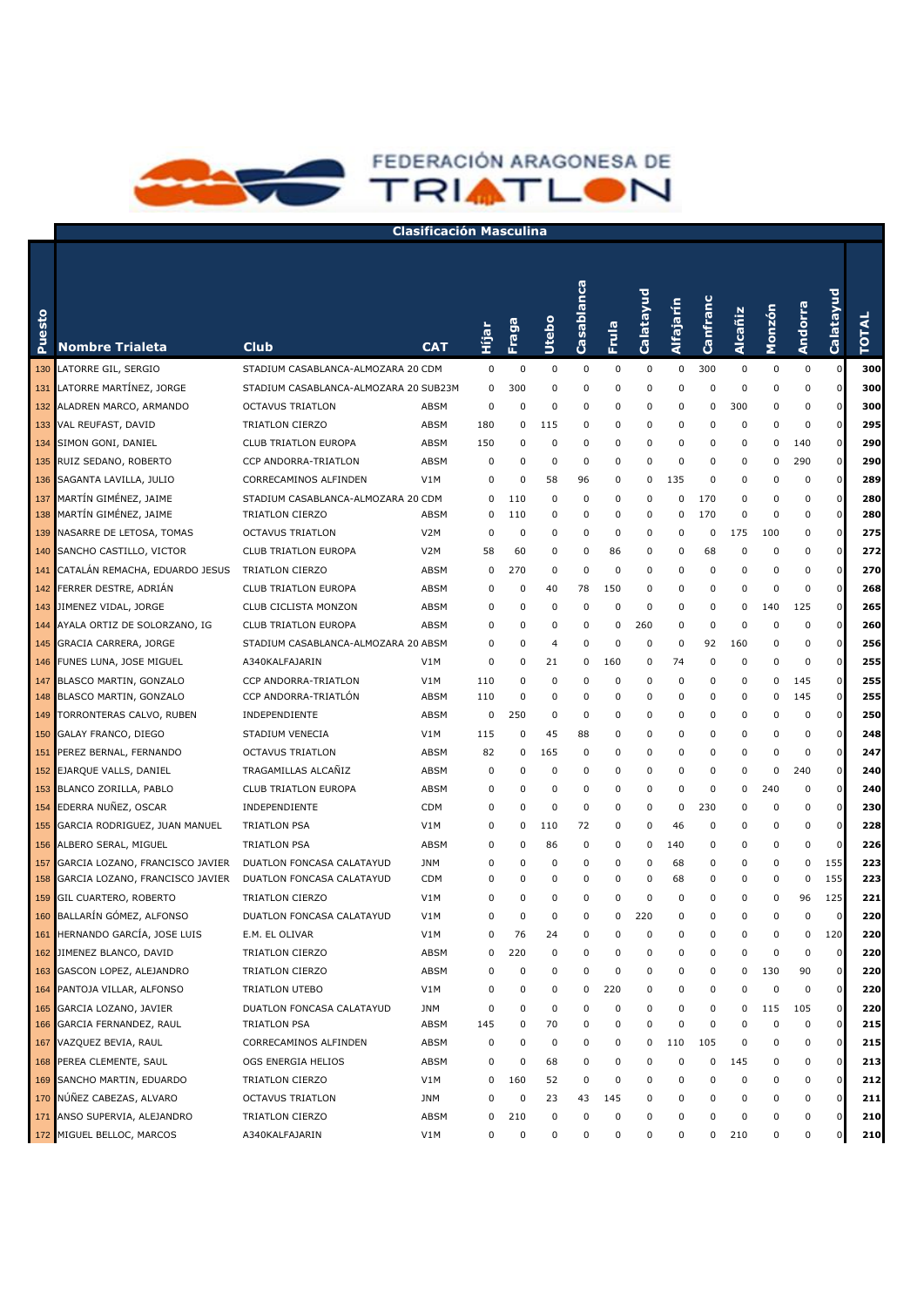

| esto<br>څ | <b>Nombre Trialeta</b>                                                      | <b>Club</b>                           | <b>CAT</b>       | Hijar | Fraga    | Utebo       | Casablanca  | Frula    | Calatayud | Alfajarín | Canfranc | Alcañiz | Monzón      | Andorra  | Calatayud   | <b>TOTAL</b> |
|-----------|-----------------------------------------------------------------------------|---------------------------------------|------------------|-------|----------|-------------|-------------|----------|-----------|-----------|----------|---------|-------------|----------|-------------|--------------|
|           | 173 ARQUILLOS DOMINGUEZ, DIEGO                                              | DUATLON FONCASA CALATAYUD             | <b>CDM</b>       | 0     | 0        | $\mathbf 0$ | 0           | 0        | 210       | 0         | 0        | 0       | 0           | 0        | $\mathbf 0$ | 210          |
|           | 174 GONAZALEZ ONDOÑO, MIGUEL ANGEL                                          | AMIGOS DEL RUNNING                    | V <sub>2</sub> M | 74    | $\Omega$ | $\mathbf 0$ | $\mathbf 0$ | 135      | 0         | 0         | 0        | 0       | $\mathbf 0$ | 0        | $\mathbf 0$ | 209          |
|           | 175 GARCIA IZQUIERDO, LUIS MIGUEL                                           | INDEPENDIENTE                         | V1M              | 78    | $\Omega$ | 43          | 82          | 0        | 0         | 0         | 0        | 0       | $\Omega$    | 0        | $\mathbf 0$ | 203          |
|           | 176 GALAN TOLEDO, JOSE CARLOS                                               | TRIATLON CIERZO                       | V <sub>2</sub> M | 0     | 0        | 17          | $\mathbf 0$ | 0        | 0         | 58        | 0        | 125     | $\Omega$    | 0        | $\mathbf 0$ | 200          |
|           | 177 TRUJILLO GUAYAN, LUIS FERNANDO                                          | TRIATLON BAJO GALLEGO                 | ABSM             | 0     | $\Omega$ | 0           | 0           | 200      | 0         | 0         | 0        | 0       | 0           | 0        | $\mathbf 0$ | 200          |
|           | 178 GIMENO HARO, RUBEN                                                      | STADIUM CASABLANCA-ALMOZARA 20 ABSM   |                  | 0     | $\Omega$ | 0           | 200         | 0        | 0         | 0         | 0        | 0       | $\mathbf 0$ | 0        | $\mathbf 0$ | 200          |
|           | 179 BARDAJI GRAN, DIEGO                                                     | DUATLON FONCASA CALATAYUD             | ABSM             | 0     | $\Omega$ | $\Omega$    | 0           | 0        | 0         | 0         | 88       | 0       | 0           | 0        | 110         | 198          |
| 180       | PEREZ COTTA, FCO. JAVIER                                                    | <b>OCTAVUS TRIATLON</b>               | V <sub>2</sub> M | 0     | $\Omega$ | $\Omega$    | 0           | 0        | 0         | 47        | 0        | 150     | 0           | $\Omega$ | $\mathbf 0$ | 197          |
| 181       | GARCIA SALVADOR, RUBEN                                                      | TRIATLON CIERZO                       | ABSM             | 0     | 0        | 195         | 0           | 0        | 0         | 0         | 0        | 0       | 0           | 0        | $\mathbf 0$ | 195          |
| 182       | HUESO PALACIAN, CARLOS                                                      | CLUB NATACION TERUEL TRIATLON         | V1M              | 0     | $\Omega$ | 0           | 195         | 0        | 0         | 0         | 0        | 0       | 0           | 0        | $\mathbf 0$ | 195          |
| 183       | PUERTOLAS MIGUEL, JUAN LEONARDO                                             | CLUB TRIATLON EUROPA                  | ABSM             | 0     | 195      | 0           | 0           | 0        | 0         | 0         | 0        | 0       | 0           | 0        | $\mathbf 0$ | 195          |
| 184       | MANSO GASCON, JAVIER                                                        | OCTAVUS TRIATLON                      | ABSM             | 0     | 0        | 54          | 140         | 0        | 0         | 0         | 0        | 0       | $\mathbf 0$ | 0        | $\mathbf 0$ | 194          |
|           | 185 SANCHEZ NASARRE DE LETOSA, FRANCI STADIUM CASABLANCA-ALMOZARA 20 SUB23M |                                       |                  | 0     | 0        | 0           | 0           | 0        | 0         | 0         | 0        | 190     | $\mathbf 0$ | 0        | $\mathbf 0$ | 190          |
| 186       | ESTEBAN, DANIEL                                                             | TRIATLON CIERZO                       | ABSM             | 0     | 0        | 0           | 0           | 0        | 190       | 0         | 0        | 0       | $\mathbf 0$ | 0        | $\mathbf 0$ | 190          |
| 187       | GIMENEZ ALONSO, DAVID                                                       | <b>TRIATLON PSA</b>                   | ABSM             | 0     | 0        | 0           | 0           | 0        | 0         | 86        | 100      | 0       | $\mathbf 0$ | 0        | $\mathbf 0$ | 186          |
| 188       | GARCIA LOZANO, FRANCISCO JAV                                                | DUATLON FONCASA CALATAYUD             | <b>CDM</b>       | 0     | 0        | 0           | 0           | 0        | 185       | 0         | 0        | 0       | $\mathbf 0$ | 0        | $\mathbf 0$ | 185          |
| 189       | FERNANDEZ DE EPLAZA, ALVARO                                                 | STADIUM CASABLANCA-ALMOZARA 20 ABSM   |                  | 0     | 0        | 0           | 0           | 0        | 0         | 0         | 0        | 0       | 185         | 0        | $\mathbf 0$ | 185          |
| 190       | GARCIA GIMENEZ, ALEJANDRO                                                   | TRIATLON CIERZO                       | ABSM             | 0     | 185      | 0           | 0           | 0        | 0         | 0         | 0        | 0       | $\mathbf 0$ | 0        | $\mathbf 0$ | 185          |
| 191       | OLIVA TORCAL, JUAN                                                          | DUATLON FONCASA CALATAYUD             | <b>CDM</b>       | 0     | 88       | 0           | 0           | 0        | 0         | 0         | 94       | 0       | 0           | 0        | $\mathbf 0$ | 182          |
| 192       | CLAVERO FORCÉN, JAVIER                                                      | STADIUM CASABLANCA-ALMOZARA 20 V1M    |                  | 0     | 180      | 0           | 0           | 0        | 0         | 0         | 0        | 0       | 0           | 0        | $\mathbf 0$ | 180          |
| 193       | GRANDA ZAPICO, FRANCISCO                                                    | TRIATLON CIERZO                       | V1M              | 130   | 0        | 46          | 0           | 0        | 0         | 0         | 0        | 0       | 0           | 0        | $\mathbf 0$ | 176          |
| 194       | DE MARCOS CALVO, FERNANDO                                                   | C.A.JACA TRIATLON-REST. BIARRITZ ABSM |                  | 0     | 120      | 56          | 0           | 0        | 0         | 0         | 0        | 0       | 0           | 0        | $\mathbf 0$ | 176          |
| 195       | DIEZ FERRER, JOSÉ LUIS                                                      | AMIGOS DEL RUNNING                    | ABSM             | 100   | 0        | 76          | 0           | 0        | 0         | 0         | 0        | 0       | 0           | 0        | $\mathbf 0$ | 176          |
| 196       | ROY MARQUINA, PABLO                                                         | A340KALFAJARIN                        | ABSM             | 0     | 0        | 0           | 37          | 88       | 0         | 50        | 0        | 0       | 0           | 0        | $\mathbf 0$ | 175          |
| 197       | ANTOLIN HERRERO, ANGEL                                                      | TRAGAMILLAS ALCAÑIZ                   | ABSM             | 0     | 0        | 0           | 0           | 0        | 0         | 0         | 0        | 170     | 0           | 0        | $\mathbf 0$ | 170          |
| 198       | LANAU GAVÍN, ALFREDO                                                        | MAYENCOS BRICO-JACA TRIATLON          | V1M              | 0     | 0        | $\mathbf 0$ | 0           | 0        | 0         | 0         | 0        | 0       | 0           | 0        | 170         | 170          |
| 199       | CALAVIA GALLEGO, DAVID                                                      | <b>OCTAVUS TRIATLON</b>               | V1M              | 0     | 0        | $\mathbf 0$ | 0           | 170      | 0         | 0         | 0        | 0       | 0           | 0        | 0           | 170          |
| 200       | URBANO SOLER, JUAN                                                          | CLUB TRIATLON EUROPA                  | ABSM             | 0     | 0        | 170         | 0           | 0        | 0         | 0         | 0        | 0       | 0           | 0        | $\mathbf 0$ | 170          |
| 201       | LOPEZ MARCO, DIEGO                                                          | TRIATLON BAJO GALLEGO                 | V1M              | 0     | $\Omega$ | 0           | 54          | 0        | 0         | 115       | 0        | 0       | 0           | 0        | $\mathbf 0$ | 169          |
| 202       | MORO LIBRADA, ABEL                                                          | STADIUM CASABLANCA-ALMOZARA 20 V1M    |                  | 0     | 165      | 0           | 0           | 0        | 0         | 0         | 0        | 0       | 0           | 0        | $\mathbf 0$ | 165          |
| 203       | LÓPEZ PALOMO, PABLO                                                         | CLUB TRIATLON EUROPA                  | SUB23M           | 0     | $\Omega$ | 0           | 0           | $\Omega$ | 0         | 0         | 0        | 165     | 0           | 0        | $\mathbf 0$ | 165          |
| 204       | ARANDA MIGUEL, CARLOS                                                       | <b>OCTAVUS TRIATLON</b>               | V1M              | 0     | $\Omega$ | 0           | 0           | 165      | 0         | 0         | 0        | 0       | 0           | $\Omega$ |             | 165          |
|           | 205 GARCIA MARTINEZ, DANIEL                                                 | DUATLON FONCASA CALATAYUD             | JNM              | 0     | 0        | 0           | 0           | 0        | 0         | 0         | 0        | 0       | 0           | 0        | 160         | 160          |
| 206       | SANAGUSTIN GIMENEZ, JOSE LUIS                                               | AMIGOS DEL RUNNING                    | ABSM             | 160   | 0        | 0           | 0           | 0        | 0         | 0         | 0        | 0       | 0           | 0        | $\mathbf 0$ | 160          |
| 207       | CORTINA VAL, CARLOS JOSE                                                    | CLUB CICLISTA MONZON                  | ABSM             | 0     | 0        | 0           | 0           | 0        | 0         | 0         | 0        | 0       | 155         | 0        | $\mathbf 0$ | 155          |
| 208       | HERNANDEZ GARCES, IÑAKI                                                     | DUATLON FONCASA CALATAYUD             | ABSM             | 0     | 0        | 0           | 155         | 0        | 0         | 0         | 0        | 0       | 0           | 0        | $\mathbf 0$ | 155          |
|           | 209 JIMENEZ MEDINA, YONE                                                    | <b>OCTAVUS TRIATLON</b>               | ABSM             | 90    | 0        | 0           | 62          | 0        | 0         | 0         | 0        | 0       | 0           | 0        | $\mathbf 0$ | 152          |
|           | 210 EDERRA NUÑEZ, ALBERTO                                                   | INDEPENDIENTE                         | <b>CDM</b>       | 0     | 0        | $\Omega$    | 0           | 0        | 0         | 0         | 150      | 0       | 0           | 0        | 0           | 150          |
| 211       | MUNGUIA RIVAS, RUBEN                                                        | STADIUM CASABLANCA-ALMOZARA 20 ABSM   |                  | 0     | 0        | 150         | 0           | 0        | 0         | 0         | 0        | 0       | 0           | 0        | 0           | 150          |
|           | 212 SICILIA LOPEZ, PABLO                                                    | MONEGROSMAN TRIATLON                  | ABSM             | 0     | 150      | 0           | 0           | 0        | 0         | 0         | 0        | 0       | 0           | 0        | 0           | 150          |
|           | 213 GIL ESPONERA, JAVIER                                                    | STADIUM CASABLANCA-ALMOZARA 20 V1M    |                  | 56    | 0        | 0           | 0           | 90       | 0         | 0         | 0        | 0       | 0           | 0        | 0           | 146          |
|           | 214 GIBSON CABRERO, ROBERTO                                                 | STADIUM CASABLANCA-ALMOZARA 20 CDM    |                  | 0     | 145      | 0           | 0           | 0        | 0         | 0         | 0        | 0       | 0           | 0        | 0           | 145          |
|           | 215 CALAVIA GARCIA, JORGE                                                   | AMIGOS DEL RUNNING                    | ABSM             | 72    | 66       | 7           | 0           | 0        | 0         | 0         | 0        | 0       | 0           | 0        | 0           | 145          |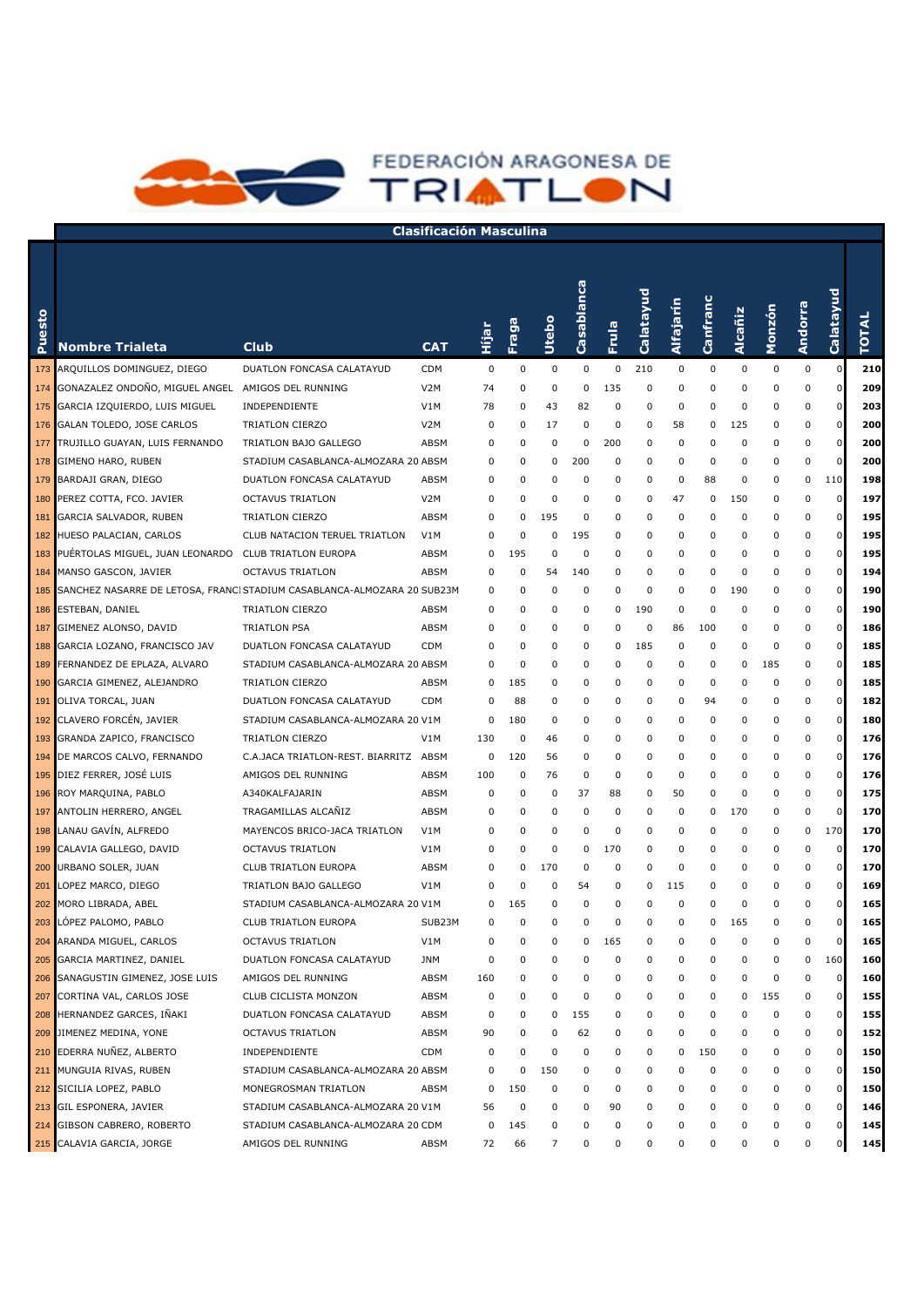

| Puesto | <b>Nombre Trialeta</b>                               | <b>Club</b>                         | <b>CAT</b>       | н<br>11<br>П | Fraga    | <b>Utebo</b> | Casablanca  | Frula       | Calatayud   | Alfajarín | Canfranc    | Alcañiz     | Monzón | Andorra   | Calatayud      | <b>TOTAL</b> |
|--------|------------------------------------------------------|-------------------------------------|------------------|--------------|----------|--------------|-------------|-------------|-------------|-----------|-------------|-------------|--------|-----------|----------------|--------------|
| 216    | ALAVER MIRALLES, FRANCISCO                           | MONEGROSMAN TRIATLON                | V2M              | 80           | 0        | 13           | 52          | $\mathbf 0$ | $\mathbf 0$ | 0         | $\mathbf 0$ | $\mathbf 0$ | 0      | $\pmb{0}$ | 0              | 145          |
| 217    | BALLESTERO BAILO, BORJA                              | <b>OCTAVUS TRIATLON</b>             | ABSM             | 0            | 0        | 0            | 0           | 76          | 0           | 64        | 0           | 0           | 0      | 0         | 0              | 140          |
| 218    | RUBIO ALVAREZ, DAVID                                 | <b>OCTAVUS TRIATLON</b>             | V1M              | 0            | 0        | 8            | 0           | 130         | 0           | 0         | 0           | 0           | 0      | 0         | 0              | 138          |
| 219    | GUERRA BOZAL, LUIS ANTONIO                           | CLUB TRIATLON EUROPA                | V1M              | 0            | 0        | 0            | 76          | 0           | 0           | 60        | 0           | 0           | 0      | 0         | 0              | 136          |
| 220    | MONTAÑÉS NAVASCUÉS, LUIS                             | <b>OCTAVUS TRIATLON</b>             | V1M              | 0            | 0        | 135          | 0           | 0           | 0           | 0         | 0           | 0           | 0      | $\Omega$  | 0              | 135          |
| 221    | RECASENS FRISON, ROBERTO                             | INDEPENDIENTE                       | V <sub>2</sub> M | 0            | $\Omega$ | 0            | 0           | 0           | 0           | 0         | 0           | 135         | 0      | $\Omega$  | 0              | 135          |
| 222    | MELENDO ESPINOSA, PABLO                              | OGS ENERGIA HELIOS                  | SUB23M           | 0            | 0        | 0            | 135         | $\mathbf 0$ | 0           | 0         | 0           | 0           | 0      | $\Omega$  | 0              | 135          |
| 223    | RUBIO ESPEJO, MIGUEL ANGEL                           | STADIUM CASABLANCA-ALMOZARA 20 ABSM |                  | 0            | 90       | 39           | 0           | $\mathbf 0$ | 0           | 0         | 0           | 0           | 0      | $\Omega$  | 0              | 129          |
| 224    | ANDRES LONGARON, SERGIO                              | E.M. EL OLIVAR                      | V1M              | 0            | 0        | 26           | 0           | 100         | 0           | 0         | 0           | 0           | 0      | 0         | 0              | 126          |
| 225    | VILLA GISTAU, JOSE RAMON                             | CLUB CICLISTA MONZON                | ABSM             | 0            | 0        | 0            | 0           | 0           | 0           | 0         | 0           | 0           | 125    | 0         | 0              | 125          |
| 226    | BORREGUERO CHANCLON, ANTONIO                         | E.M. EL OLIVAR                      | ABSM             | 0            | 74       | 0            | 50          | 0           | 0           | 0         | 0           | 0           | 0      | 0         | 0              | 124          |
| 227    | PUERTO JIMENEZ, ANTONIO                              | <b>CLUB TRANSIZION</b>              | ABSM             | 86           | 0        | 35           | 0           | 0           | 0           | 0         | 0           | 0           | 0      | 0         | 0              | 121          |
| 228    | MARTINEZ GARCIA, ROBERTO                             | TRAGAMILLAS ALCANIZ                 | ABSM             | 120          | 0        | 0            | 0           | 0           | 0           | 0         | 0           | 0           | 0      | 0         | 0              | 120          |
| 229    | REVENGA MARTINEZ, NACHO                              | CLUB CICLISTA MONZON                | V1M              | 0            | 0        | 0            | 0           | 0           | 0           | 0         | 0           | 0           | 120    | 0         | 0              | 120          |
| 230    | MEDINA BAS, VÍCTOR                                   | TRIATLON CIERZO                     | ABSM             | 0            | 0        | 0            | 41          | 0           | 0           | 0         | 78          | 0           | 0      | 0         | 0              | 119          |
| 231    | MEDINA BAS, VÍCTOR                                   | INDEPENDIENTE                       | ABSM             | 0            | 0        | 0            | 41          | 0           | 0           | 0         | 78          | 0           | 0      | 0         | 0              | 119          |
| 232    | CÓRDOBA PÉREZ, ADRIÁN                                | TRIATLON CIERZO                     | ABSM             | 0            | 115      | 0            | 0           | 0           | 0           | 0         | 0           | 0           | 0      | 0         | 0              | 115          |
| 233    | ASENSIO ASENSIO, RÚBEN                               | E.M. EL OLIVAR                      | ABSM             | 0            | 0        | 0            | 0           | 115         | 0           | 0         | 0           | 0           | 0      | 0         | 0              | 115          |
| 234    | MONTESINOS NAVARRO, RAUL                             | <b>CLUB TRIATLON EUROPA</b>         | V <sub>2</sub> M | 0            | 0        | 48           | 64          | 0           | 0           | 0         | 0           | 0           | 0      | 0         | $\mathbf 0$    | 112          |
| 235    | VILLANUEVA AZUARA, JULIO ANGEL                       | CCP ANDORRA-TRIATLON                | ABSM             | 0            | 0        | 0            | 0           | 0           | 0           | 0         | 0           | 0           | 0      | 110       | 0              | 110          |
| 236    | YUNQUERA CASAOS, CESAR                               | TRIATLON CIERZO                     | ABSM             | 0            | 105      | 0            | 0           | 0           | 0           | 0         | 0           | 0           | 0      | 0         | 0              | 105          |
| 237    | VICENTE PALACIOS, JORGE                              | DUATLON FONCASA CALATAYUD           | SUB23M           | 105          | 0        | 0            | 0           | 0           | 0           | 0         | 0           | 0           | 0      | 0         | 0              | 105          |
| 238    | MACIA SABINA, JAVIER                                 | <b>OCTAVUS TRIATLON</b>             | ABSM             | 0            | 0        | 0            | 0           | 105         | 0           | 0         | 0           | 0           | 0      | 0         | 0              | 105          |
| 239    | LASANTA RICA, DAVID                                  | STADIUM VENECIA                     | ABSM             | 0            | 0        | 34           | 66          | 0           | 0           | 0         | 0           | 0           | 0      | 0         | 0              | 100          |
| 240    | AÑAÑOS MARTIN, ABRAHAM                               | OGS ENERGIA HELIOS                  | ABSM             | 0            | 0        | 100          | 0           | 0           | 0           | 0         | 0           | 0           | 0      | 0         | 0              | 100          |
| 241    | TENA PORTA, RAFAEL                                   | MONEGROSMAN TRIATLON                | V1M              | 0            | 100      | 0            | 0           | 0           | 0           | 0         | 0           | 0           | 0      | $\pmb{0}$ | 0              | 100          |
| 242    | GIJON OLIVER, JOSE ALBERTO                           | TRAGAMILLAS ALCANIZ                 | ABSM             | 0            | 0        | 0            | 0           | 0           | 0           | 100       | 0           | 0           | 0      | $\pmb{0}$ | 0              | 100          |
| 243    | ALQUEZAR ACRABIAS, JOSE MANUEL                       | CCP ANDORRA-TRIATLON                | V1M              | 0            | 0        | 0            | 0           | 0           | 0           | 0         | 0           | 0           | 0      | 100       | 0              | 100          |
| 244    | MARTIN LEAL, LUIS                                    | STADIUM CASABLANCA-ALMOZARA 20 V1M  |                  | 0            | 0        | 42           | $\mathbf 0$ | 0           | 0           | 56        | 0           | 0           | 0      | 0         | 0              | 98           |
| 245    | SOBREVIELA PEREZ, JESUS                              | <b>OCTAVUS TRIATLON</b>             | ABSM             | 0            | 0        | 0            | 0           | 98          | 0           | 0         | 0           | 0           | 0      | 0         | 0              | 98           |
| 246    | SAN BERNARDINO FRANCO, IVAN                          | <b>OCTAVUS TRIATLON</b>             | V1M              | 0            | 0        | 0            | $\mathbf 0$ | 0           | 0           | 0         | 0           | 0           | 98     | 0         | 0              | 98           |
| 247    | LAMUELA SERON, CARLOS                                | STADIUM CASABLANCA-ALMOZARA 20 ABSM |                  | 98           | 0        | 0            | $\Omega$    | $\Omega$    | 0           | 0         | 0           | 0           | 0      | $\Omega$  | <sup>0</sup>   | 98           |
| 248    | MANADA PUERTAS, ANGEL                                | STADIUM VENECIA                     | V1M              | 0            | 0        | 41           | 56          | 0           | 0           | 0         | 0           | 0           | 0      | 0         | $\overline{0}$ | 97           |
| 249    | GUSTRÁN MONTÓN, ALEJANDRO                            | <b>OCTAVUS TRIATLON</b>             | ABSM             | 0            | 0        | 0            | 0           | 96          | 0           | 0         | 0           | 0           | 0      | 0         | 0              | 96           |
| 250    | CORTINA VAL, CARLOS                                  | CLUB CICLISTA MONZON                | ABSM             | 0            | 96       | 0            | 0           | 0           | 0           | 0         | 0           | 0           | 0      | 0         | 0              | 96           |
| 251    | SEGURA GARCÍA, ROBERTO                               | INDEPENDIENTE                       | ABSM             | 0            | 94       | 0            | 0           | 0           | 0           | 0         | 0           | 0           | 0      | 0         | 0              | 94           |
| 252    | BORAO ARTAZOS, OSCAR                                 | <b>OCTAVUS TRIATLON</b>             | V1M              | 0            | 0        | 0            | 0           | 94          | 0           | 0         | 0           | 0           | 0      | 0         | 0              | 94           |
| 253    | SIMÓN ARRABAL, JESÚS                                 | TRIATLON CIERZO                     | ABSM             | 0            | 0        | 0            | 92          | 0           | 0           | 0         | 0           | 0           | 0      | 0         | 0              | 92           |
| 254    | CARRASCO SANZ, JORDI                                 | TRIATLON CIERZO                     | ABSM             | 0            | 92       | 0            | $\mathbf 0$ | 0           | 0           | 0         | 0           | 0           | 0      | 0         | 0              | 92           |
| 255    | SAENZ, IÑIGO                                         | <b>OCTAVUS TRIATLON</b>             | ABSM             | 0            | 0        | 0            | 0           | 92          | 0           | 0         | 0           | 0           | 0      | 0         | 0              | 92           |
| 256    | SANCHEZ GARCIA, IVAN                                 | E.M. EL OLIVAR                      | ABSM             | 70           | 0        | 19           | 0           | 0           | 0           | 0         | 0           | 0           | 0      | 0         | 0              | 89           |
| 257    | HERNANDO GONZÁLEZ, EDUARDO DANI MONEGROSMAN TRIATLON |                                     | ABSM             | 64           | 0        | 25           | 0           | 0           | 0           | 0         | 0           | 0           | 0      | 0         | 0              | 89           |
| 258    | ESCRIBANO MARTINEZ, PABLO                            | TRANSPORTES SOLA TARAZONA           | ABSM             | 0            | 86       | 0            | 0           | 0           | 0           | 0         | 0           | 0           | 0      | 0         | 0              | 86           |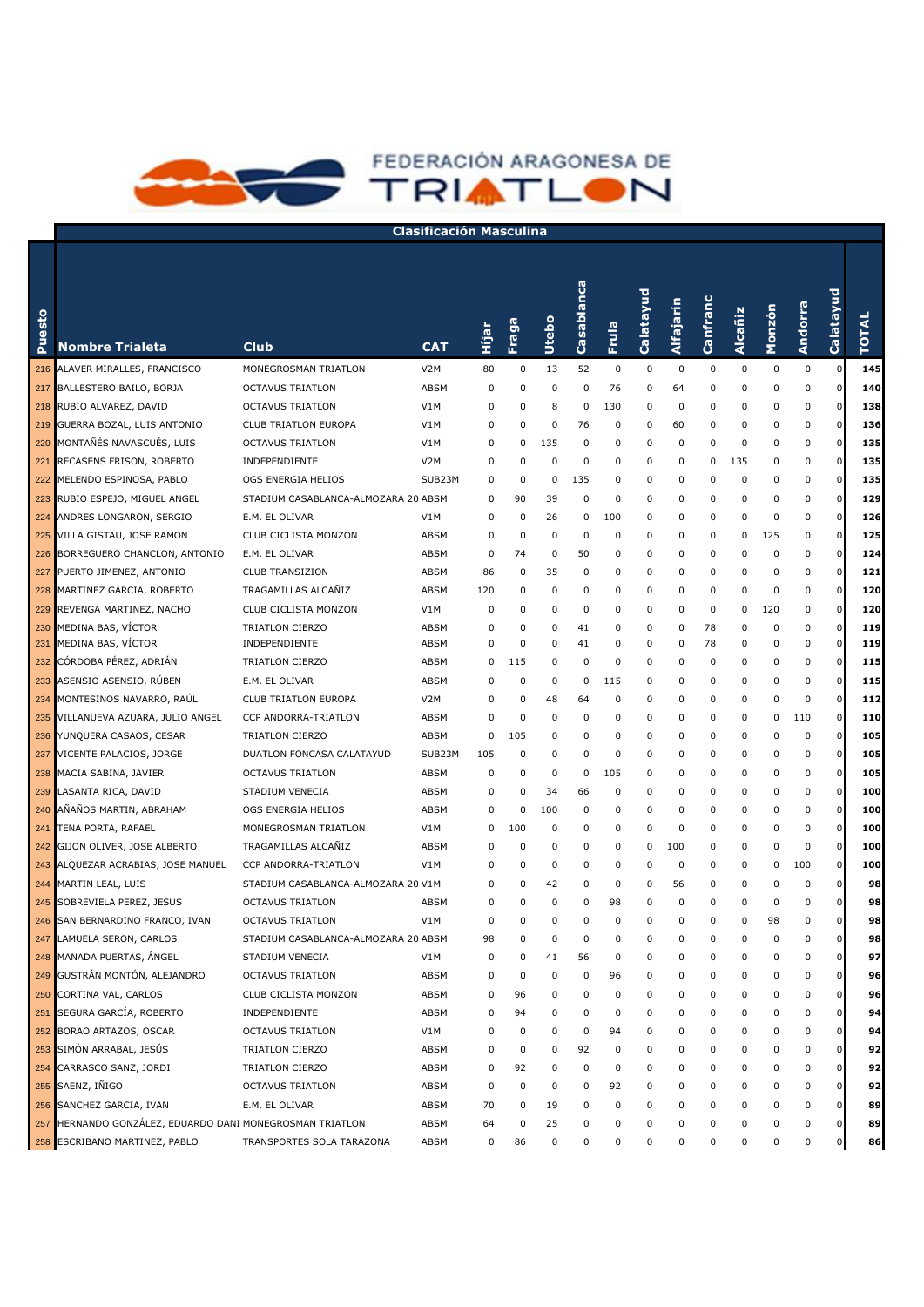

| esto<br>Ž  | <b>Nombre Trialeta</b>                                | <b>Club</b>                                           | <b>CAT</b>       | Hijar  | Fraga    | <b>Utebo</b> | Casablanca | Frula            | Calatayud   | Alfajarín | Canfranc    | Alcañiz | Monzón      | Andorra   | Calatayud   | <b>TOTAL</b> |
|------------|-------------------------------------------------------|-------------------------------------------------------|------------------|--------|----------|--------------|------------|------------------|-------------|-----------|-------------|---------|-------------|-----------|-------------|--------------|
| 259        | BANDRES MERIZ, LUIS                                   | CLUB DEPORTIVO HUESCA                                 | <b>JNM</b>       | 0      | 84       | 0            | 0          | 0                | 0           | 0         | $\mathbf 0$ | 0       | 0           | $\pmb{0}$ | $\mathbf 0$ | 84           |
| 260        | CORTÉS RIGAL, ALEJANDRO                               | TRIATLON CIERZO                                       | V1M              | 0      | 0        | 0            | 0          | 0                | 0           | 0         | 84          | 0       | 0           | 0         | 0           | 84           |
| 261        | GOMEZ ROMANILLOS, OSCAR                               | <b>OCTAVUS TRIATLON</b>                               | ABSM             | 0      | $\Omega$ | 0            | 0          | 84               | 0           | 0         | $\mathbf 0$ | 0       | 0           | 0         | 0           | 84           |
| 262        | MARTIN IRANZO, MANUEL                                 | STADIUM CASABLANCA-ALMOZARA 20 CDM                    |                  | 0      | 0        | 0            | $\Omega$   | $\mathbf 0$      | 0           | 0         | 82          | 0       | 0           | 0         | 0           | 82           |
|            |                                                       |                                                       | <b>CDM</b>       | 0      | 82       | 0            | 0          | 0                | 0           | 0         | $\mathbf 0$ | 0       | 0           | 0         | $\mathbf 0$ | 82           |
| 263        | HIDALGO MAYOR, ALEJANDRO                              | TRIATLON CIERZO                                       |                  |        |          |              |            |                  |             |           |             |         |             |           |             |              |
| 264        | ESTEBAN ROYO, FELIPE                                  | <b>OCTAVUS TRIATLON</b>                               | V1M              | 0      | 0        | 0            | 0          | 82               | 0           | 0         | $\mathbf 0$ | 0       | 0           | 0         | $\mathbf 0$ | 82           |
| 265        | <b>BERNAL MORENO, JESUS</b>                           | CLUB DEPORTIVO HUESCA                                 | V1M              | 0      | 80       | 0            | 0          | $\mathbf 0$      | 0           | 0         | $\mathbf 0$ | 0       | 0           | 0         | $\mathbf 0$ | 80           |
| 266        | NUÑO LANGA, ADOLFO                                    | TRIATLON CIERZO                                       | V1M              | 0      | 0        | 29           | 49         | 0                | $\mathbf 0$ | 0         | $\mathbf 0$ | 0       | 0           | 0         | $\mathbf 0$ | 78           |
|            | 267 BESTUE PUYAL, DAVID                               | CLUB ATLETISMO BARBASTRO                              | ABSM             | 0      | 78       | $\mathbf 0$  | 0          | 0                | $\mathbf 0$ | 0         | $\mathbf 0$ | 0       | 0           | 0         | $\mathbf 0$ | 78           |
|            | 268 NÚÑEZ GUIRAL, NOÉ                                 | MONEGROSMAN TRIATLON                                  | ABSM             | 76     | 0        | $\Omega$     | 0          | $\mathbf 0$      | 0           | 0         | $\mathbf 0$ | 0       | 0           | 0         | 0           | 76           |
|            | 269 PEREZ PARICIO, MIGUEL                             | TRIATLON CIERZO                                       | ABSM             | 0      | 0        | 0            | 0          | 0                | 0           | 0         | 74          | 0       | 0           | 0         | 0           | 74           |
| 270        | TAMBO LIZALDE, JAVIER                                 | STADIUM CASABLANCA-ALMOZARA 20 ABSM                   |                  | 0      | 0        | 0            | 74         | 0                | 0           | 0         | $\mathbf 0$ | 0       | 0           | 0         | 0           | 74           |
|            | 271 VARGAS ROMERO, FRANCISCO                          | TRIATLON CIERZO                                       | V1M              | 0      | 72       | 0            | 0          | 0                | 0           | 0         | 0           | 0       | 0           | 0         | 0           | 72           |
|            | 272 COLAS FRANCES, MIGUEL ANGEL                       | <b>TRIATLON PSA</b>                                   | V1M              | 0      | 0        | 0            | 0          | $\mathbf 0$      | 0           | 0         | 72          | 0       | 0           | 0         | 0           | 72           |
|            | 273 BUENO GONI, JOSE MIGUEL                           | OGS ENERGIA HELIOS                                    | V1M              | 0      | 0        | 0            | 70         | 0                | 0           | 0         | 0           | 0       | 0           | 0         | 0           | 70           |
| 274        | RIDAO CAMPOS, DANIEL                                  | STADIUM VENECIA                                       | V1M              | 0      | 0        | 0            | 0          | $\mathbf 0$      | 0           | 0         | 70          | 0       | 0           | 0         | 0           | 70           |
|            | 275 VICENTE LOSCOS, VICTOR                            | <b>CLUB TRANSIZION</b>                                | ABSM             | 0      | 68       | 2            | 0          | 0                | 0           | 0         | 0           | 0       | 0           | 0         | 0           | 70           |
|            | 276 LAVILLA BARRADO, L. MIGUEL                        | DUATLON FONCASA CALATAYUD                             | V1M              | 68     | 0        | 0            | 0          | 0                | 0           | 0         | 0           | 0       | 0           | 0         | 0           | 68           |
| 277        | MUNOZ GARATACHEA, RAUL                                | OCTAVUS TRIATLON                                      | V1M              | 0      | 0        | 66           | 0          | 0                | 0           | 0         | 0           | 0       | 0           | 0         | 0           | 66           |
| 278        | NAVARRO MELERO, ROBERTO                               | <b>OCTAVUS TRIATLON</b>                               | ABSM             | 0      | 0        | 64           | 0          | 0                | 0           | 0         | 0           | 0       | 0           | 0         | 0           | 64           |
|            | 279 SERRANO EZQUERRO, PABLO                           | CLUB TRIATLON EUROPA                                  | SUB23M           | 0      | 64       | 0            | 0          | 0                | 0           | 0         | 0           | 0       | 0           | 0         | 0           | 64           |
|            | 280 ROYO LOU, ALEJANDRO                               | STADIUM CASABLANCA-ALMOZARA 20 JNM                    |                  | 0      | 0        | 0            | 0          | 0                | 0           | 62        | 0           | 0       | 0           | 0         | 0           | 62           |
| 281        | ULLATE CRESPO, FERNANDO                               | AMIGOS DEL RUNNING                                    | ABSM             | 62     | 0        | 0            | 0          | $\mathbf 0$      | 0           | 0         | 0           | 0       | 0           | 0         | 0           | 62           |
| 282        | GOMEZ LUNA, SANTIAGO                                  | TRIATLON CIERZO                                       | ABSM             | 0      | 62       | 0            | 0          | 0                | 0           | 0         | 0           | 0       | 0           | 0         | 0           | 62           |
|            | 283 FERRERO MOYA, JOSE ANTONIO                        | TRIATLON CIERZO                                       | V <sub>2</sub> M | 0      | 0        | 0            | 60         | 0                | 0           | 0         | 0           | 0       | 0           | 0         | 0           | 60           |
|            | 284 DE LA MATA JIMÉNEZ, IVÁN                          | INDEPENDIENTE                                         | ABSM             | 60     | 0        | 0            | 0          | 0                | 0           | 0         | 0           | 0       | 0           | 0         | 0           | 60           |
| 285        | BURILLO CABRERA, JAVIER                               | TRIATLON CIERZO                                       | ABSM             | 0      | 0        | 0            | 0          | $\mathbf 0$      | 0           | 54        | 0           | 0       | 0           | 0         | 0           | 54           |
| 286        | GARCIA PLAZA, SERGIO                                  | TRIATLON CIERZO                                       | ABSM             | 0      | 52       | 0            | 0          | 0                | 0           | 0         | 0           | 0       | 0           | 0         | 0           | 52           |
| 287        | GAYA MAGALLON, JORGE<br>GONZÁLEZ GONZÁLEZ, JORGE      | STADIUM CASABLANCA-ALMOZARA 20 V1M                    |                  | 0      | 0<br>50  | 50           | 0          | 0                | $\mathbf 0$ | 0         | 0           | 0       | 0<br>0      | 0         | 0<br>0      | 50           |
| 288        |                                                       | TRIATLON CIERZO<br>STADIUM CASABLANCA-ALMOZARA 20 V3M | ABSM             | 0<br>0 | 48       | 0<br>0       | 0<br>0     | 0<br>$\mathbf 0$ | 0<br>0      | 0<br>0    | 0<br>0      | 0<br>0  | 0           | 0<br>0    | 0           | 50           |
| 289<br>290 | ENFEDAQUE ECHEVARRIA, TOMAS<br>MORENO MARQUEZ, DAVID  | A340KALFAJARIN                                        | ABSM             | 0      | 0        | 0            | 48         | 0                | 0           | 0         | $\mathbf 0$ | 0       | 0           | 0         | 0           | 48<br>48     |
|            | 291 LOPEZ ALCALDE, JESUS ALBERTO                      | TRIATLON CIERZO                                       | ABSM             | 0      | 0        | 47           | 0          | $\mathbf 0$      | 0           | 0         | 0           | 0       | 0           | 0         | 0           | 47           |
| 292        | BRONCHAL SANCHEZ, CARLOS                              | CLUB NATACION TERUEL TRIATLON                         | ABSM             | 0      | 0        | 0            | 46         | 0                | 0           | 0         | 0           | 0       | 0           | 0         | 0           | 46           |
| 293        | PALOMAR GIMENO, ADRIAN                                | TRIATLON CIERZO                                       | ABSM             | 0      | $\Omega$ | $\Omega$     | 45         | $\mathbf 0$      | $\mathbf 0$ | 0         | $\Omega$    | 0       | 0           | 0         | ŋ           | 45           |
|            | 294 MANSO GASCON, JOSE MANUEL                         | OCTAVUS TRIATLON                                      | V1M              | 0      | 0        | 44           | 0          | 0                | 0           | 0         | 0           | 0       | $\Omega$    | 0         | 0           | 44           |
|            | 295 GARCÍA ARCEGA, MANU                               | <b>OCTAVUS TRIATLON</b>                               | ABSM             | 0      | 0        | 0            | 40         | 0                | 0           | 0         | 0           | 0       | 0           | 0         | 0           | 40           |
|            | 296 PADROS SUAREZ, ABRAHAN                            | TRIATLON CIERZO                                       | <b>ABSM</b>      | 0      | 0        | 38           | 0          | 0                | 0           | 0         | 0           | 0       | 0           | 0         | 0           | 38           |
| 297        | HUERTAS CLEMENTE, ANTONIO                             | TRIATLON CIERZO                                       | V <sub>2</sub> M | 0      | 0        | 0            | 38         | 0                | 0           | 0         | 0           | 0       | 0           | 0         | 0           | 38           |
|            | 298 GORDILLO RAMOS, RAUL                              | CLUB TRIATLON EUROPA                                  | <b>ABSM</b>      | 0      | 0        | 0            | 36         | 0                | 0           | 0         | 0           | 0       | 0           | 0         | 0           | 36           |
|            | 299 VILCHEZ PLACENCIA, JESÚS                          | CLUB NATACION TERUEL TRIATLON                         | V <sub>2</sub> M | 0      | 0        | 0            | 35         | 0                | 0           | 0         | 0           | 0       | 0           | 0         | 0           | 35           |
|            | 300 MUÑOZ LOPEZ, FRANCISCO                            | TRIATLON CIERZO                                       | V1M              | 0      | 0        | 0            | 34         | 0                | 0           | 0         | 0           | 0       | 0           | 0         |             | 34           |
|            | 301 MARTIN VIÑADO, ARMANDO                            | OGS ENERGIA HELIOS                                    | <b>ABSM</b>      | 0      | 0        | 33           | 0          | 0                | 0           | 0         | 0           | 0       | 0           | 0         | 0           | 33           |
|            | 302 MONTAÑES VAZQUEZ, JOSE ANGEL                      | <b>CLUB TRANSIZION</b>                                | V1M              | 0      | 0        | 0            | 33         | 0                | 0           | 0         | 0           | 0       | 0           | 0         | 0           | 33           |
|            | 303 GONZALEZ SILOS, FRANCISCO JAVIER OCTAVUS TRIATLON |                                                       | V1M              | 0      | 0        | 30           | 0          | 0                | 0           | 0         | 0           | 0       | 0           | 0         | 0           | 30           |
|            | 304 GONZALEZ ARIZA, JOSE MARIA                        | TRIATLON CIERZO                                       | ABSM             | 0      | 0        | 28           | 0          | 0                | 0           | 0         | 0           | 0       | 0           | 0         | 0           | 28           |
|            | 305 PALACIOS ESPINA, JESÚS                            | <b>OCTAVUS TRIATLON</b>                               | ABSM             | 0      | 0        | 22           | 0          | 0                | 0           | 0         | 0           | 0       | 0           | 0         | 0           | 22           |
|            | 306 CASTRO SANZ, CARLOS                               | AMIGOS DEL RUNNING                                    | ABSM             | 0      | 0        | 20           | 0          | 0                | 0           | 0         | 0           | 0       | $\mathbf 0$ | 0         | $\circ$     | 20           |